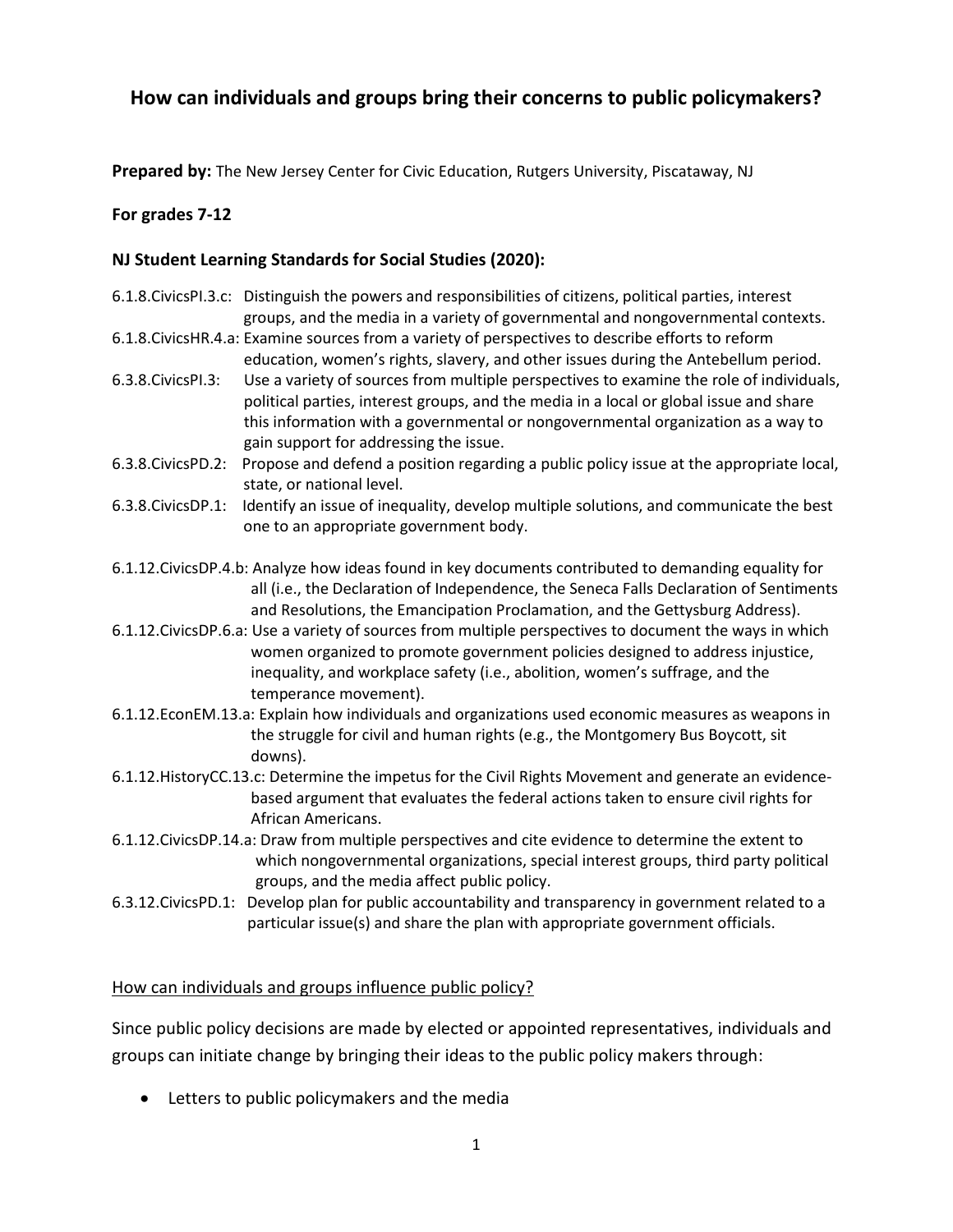- Phone calls and emails to public policymakers and the media
- In-person lobbying with public policymakers.

To do this, students should develop an ACTION PLAN.

#### What is an ACTION PLAN?

An ACTION PLAN is a well-thought out outline of how the group intends to achieve the change it wants made.

#### The ACTION PLAN should identify:

- Who (what groups) might support the public policy?
- Who might be opposed? Why?
- What could you do to ensure that the proposed policy is implemented?
- Who do you need to lobby?
- How can you convince those opposed that it is a good idea?

## How can PUBLIC PROTESTS and CIVIL DISOBEDIENCE achieve change?

Why have individuals and groups protested and engaged in civil disobedience to try to achieve change rather than writing letters and lobbying?

Public protests are ways for people to peacefully complain in a public way about something they think is wrong and to build support to correct it. Protests can take the form of an individual writing a letter to a newspaper – or a march of thousands along city streets. Public protests or rallies involving large groups are constitutionally legal under the First Amendment's rights to free speech, assembly and petition. Since a protest or rally may involve noise and may interfere with traffic, a permit from the local government is usually necessary.

Civil Disobedience is a peaceful public protest against a law, rule or other governmental action that is seen as morally objectionable. It may involve breaking the law, such as marching despite the refusal of local officials to issue a permit, or refusing to leave a seat in a bus when it is required by law (e.g., Rosa Parks). When the issue involved an unfair rule or law, and public policy makers could not be persuaded by lobbying efforts, those pushing for change have resorted to public protests and civil disobedience to bring attention to the need for change.

For example, from the start of the republic until 1836, when a "gag resolution" passed by prosouthern Congressmen (contrary to the First Amendment) to prohibit all discussion of slavery in the House of Representatives, thousands of petitions had been sent to members of Congress urging that slavery be ended. Instead abolitionists were forced to use other means, often